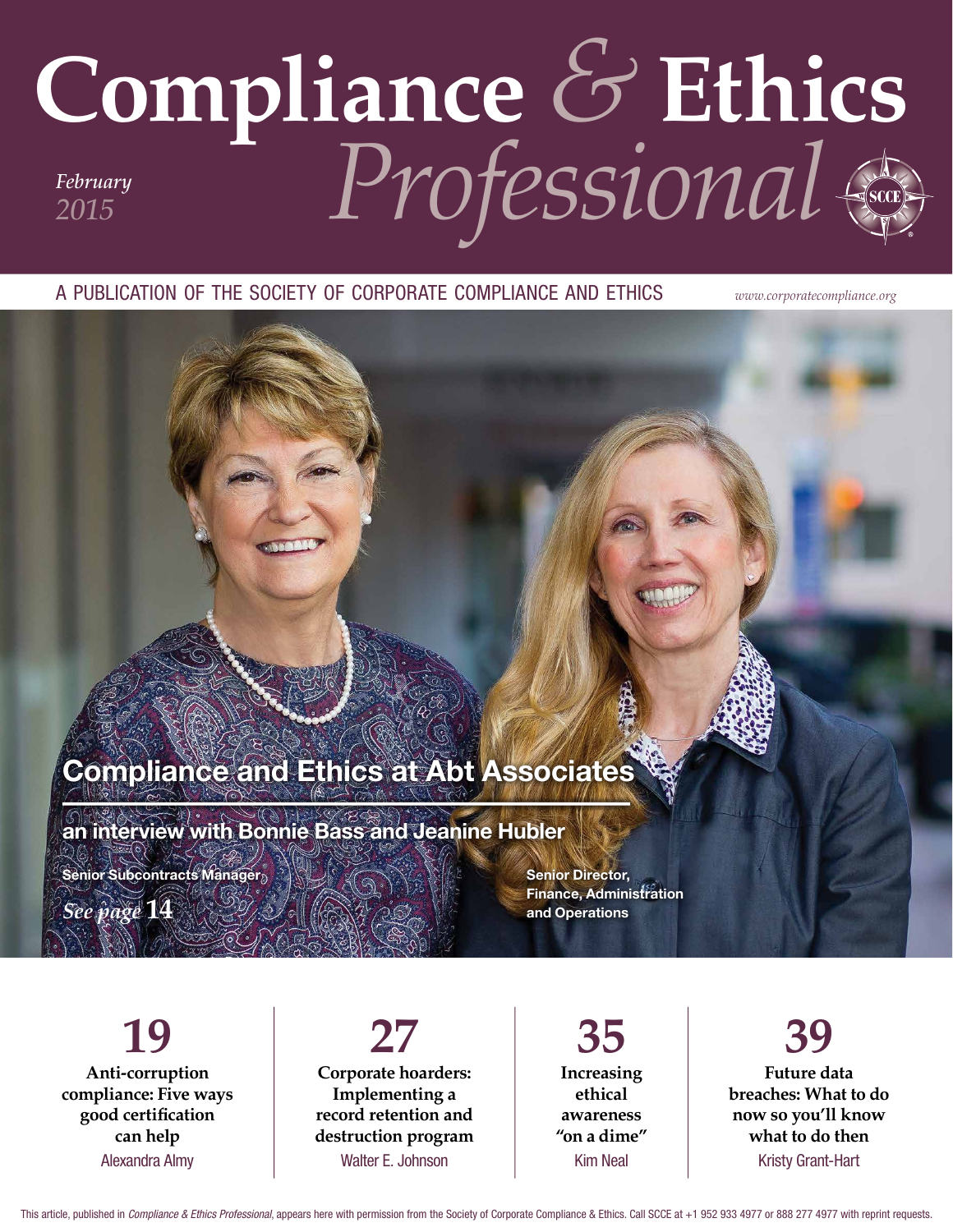#### by Walter E. Johnson, MSA, DBCM, CHC, CRCMP

# **Corporate hoarders: Implementing a record retention and destruction program**

» Learn to recognize the visual indicators of a potentially ineffective record retention program.

- » Questions that potentially indicate an ineffective record retention program should be asked.
- » The compliance officers should know how to implement a record retention program.
- » Generate buy-in for a record retention program implementation by sharing audit fndings with leaders and the board.
- » It may be challenging to introduce a record retention program and change hoarding behaviors.

In the past decade, television watchers<br>have seen their share of network shows<br>focusing on hoarders. Individuals<br>watching these shows witness hoarding of n the past decade, television watchers have seen their share of network shows focusing on hoarders. Individuals fgurines, shoes, clothes, pets, and in some cases, anything that crosses a threshold.



Johnson

Some hoarders fail to acknowledge a problem exists.

The hoarder becomes the subject of a television show because a relative or friend continuously expresses their concern for the hoarding and yet, the behavior remains unchanged. Have you noticed the hoarder

doesn't admit there is a problem? The hoarder continues to accumulate and generate excuses for hoarding. Helpless, relatives/friends seek professionals for assistance.

During these shows, professionals assess the situation and provide a resolution. From my perspective, the professionals provide a two-stage resolution. The first stage is

short-term and focuses on the physical. Physical resolution may be retrieving and donating clothes to charities or rescuing pets and fnding new owners. Although completion of the frst stage provides what it is visibly acceptable, it isn't until completion of the second stage that there is a chance of preventing reoccurrence. The second stage is long-term and focuses on the mental. In other words, the professionals address the behavior by getting the hoarder to acknowledge the behavior, understand the root cause, and accept the need to change behavior to prevent regressing to the hoarding.

#### Signs of corporate hoarding

what was in the box sitting in the corner<br>
of the conference room that has been there<br>  $+1$  952 933 4977 or 888 277 4977 www.corporatecompliance.org 27 Similar to hoarders on television shows, there are hoarders in business. Have you ever walked by an unoccupied cubicle that has boxes, fle folders, and/or loose documents collecting dust? Have you ever wondered of the conference room that has been there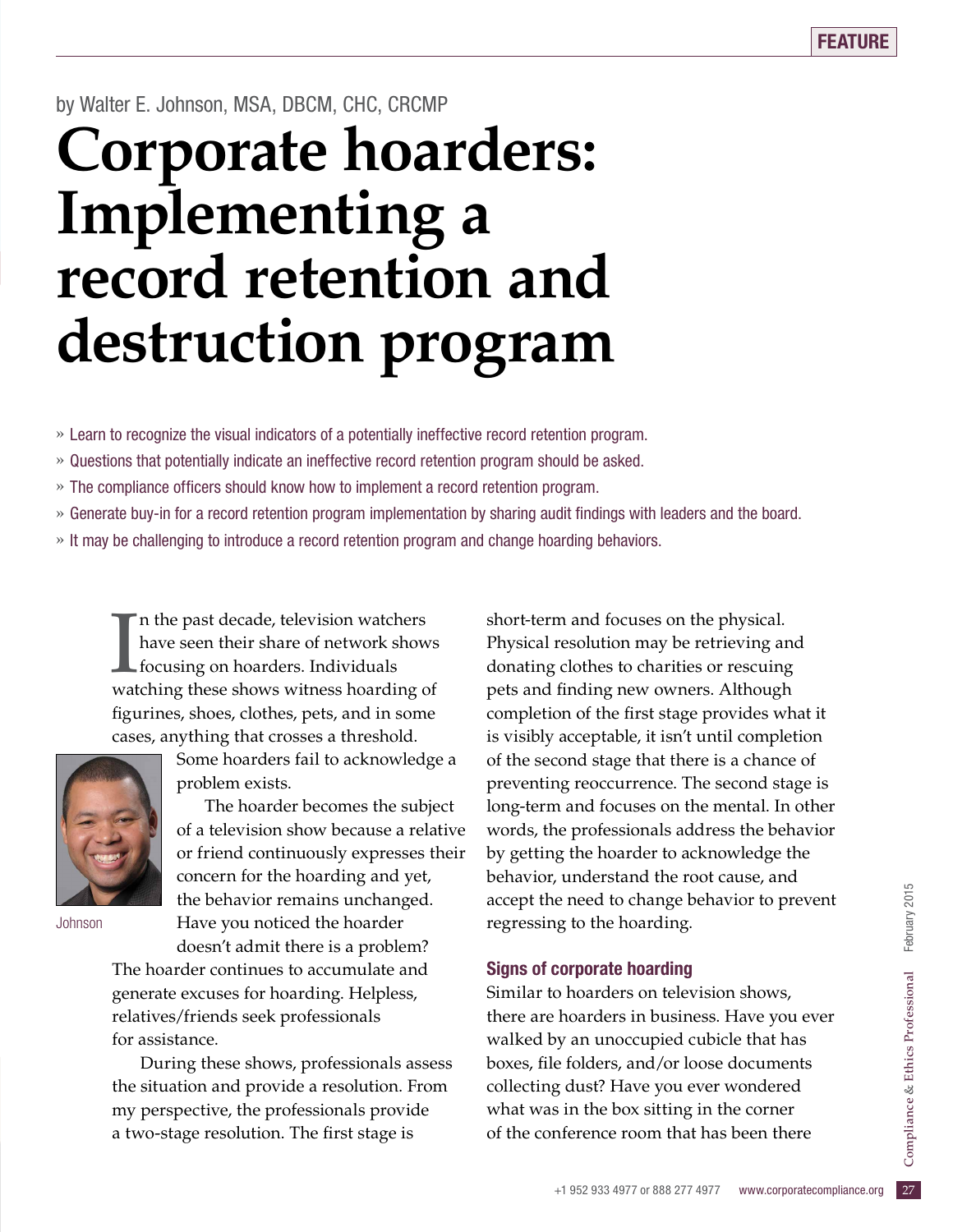#### **FEATURE**

for months, perhaps years? Have you ever viewed a shared drive that has several folders or fles named after outdated initiatives or previous employees?

Corporate hoarders retain documentation, paper and/or electronic, for an indefinite period without seeking appropriate guidance or the appropriate retention period and destruction protocol. This term does not include documentation retained for indefnite periods deemed necessary by attorney/client privilege and potential litigation.

Corporate hoarding impacts revenue tremendously. According to a recent market report from IBIS World, document management services is a \$5 billion industry.<sup>1</sup> This does not account for corporate revenue spent purchasing file cabinets and larger servers prior to transitioning to a document management service. Similar to the television shows, corporate hoarders don't admit there is a problem. In many cases, their actions support an unspoken belief of unlimited revenue to provide never-ending server, onsite cabinet, and offsite storage capacity.

When dealing with corporate hoarders, the compliance officer is the professional who generates awareness by getting the hoarder to acknowledge the behavior, understand the root cause, and accept the need to change behavior. As a compliance officer, there are several approaches to assessing the corporation's risk level. The indirect approaches tend to be subtle and casual; the direct approaches communicate that a major problem exists and immediate resolution is necessary. A compliance officer opting to begin will the subtle approach will need to transition to a direct approach to obtain progress.

28 signs of hoarding and in passing, asks<br>
a random question to operational leads<br>  $\frac{5}{28}$  www.corporatecompliance.org +1 952 933 4977 or 888 277 4977 In a subtle approach, the compliance officer conducts a site visit to observe visible a random question to operational leads

and/or subject matter experts. Here are a few possible questions:

- How often does your department send documents to the documentation management site?
- Does your department maintain a log of documents retained at the document management site?
- How long does your department maintain documents onsite before sending them offsite for retention?
- Does your department have a record of documents destroyed by the documentation management site?
- Do retention periods vary or remain consistent for your department records?

At minimum, a response to one or two of these questions will indicate the potential risk level.

#### Acknowledge the behavior

The dictionary defnes hoarding as "*to accumulate for preservation, future use, etc., in a hidden or carefully guarded place: to hoard food during a shortage*."

#### **Physical fle hoarding**

Hoarding occurs with physical and electronic files. Dumping and capacity issues lead to hoarding with physical files. Here is an example of dumping: A manager submits his resignation and provides a two-week notice. During the two weeks, he takes his personal belongings home and disseminates tasks with supporting documents within his unit. The manager leaves the organization. The organization hires a replacement manager. To welcome the new manager, the staff takes all remaining office items, such as files, binders, and company promotional items, and places them in two boxes before the start date. The two boxes are put in a storage room for future reference. This is the unit's unwritten policy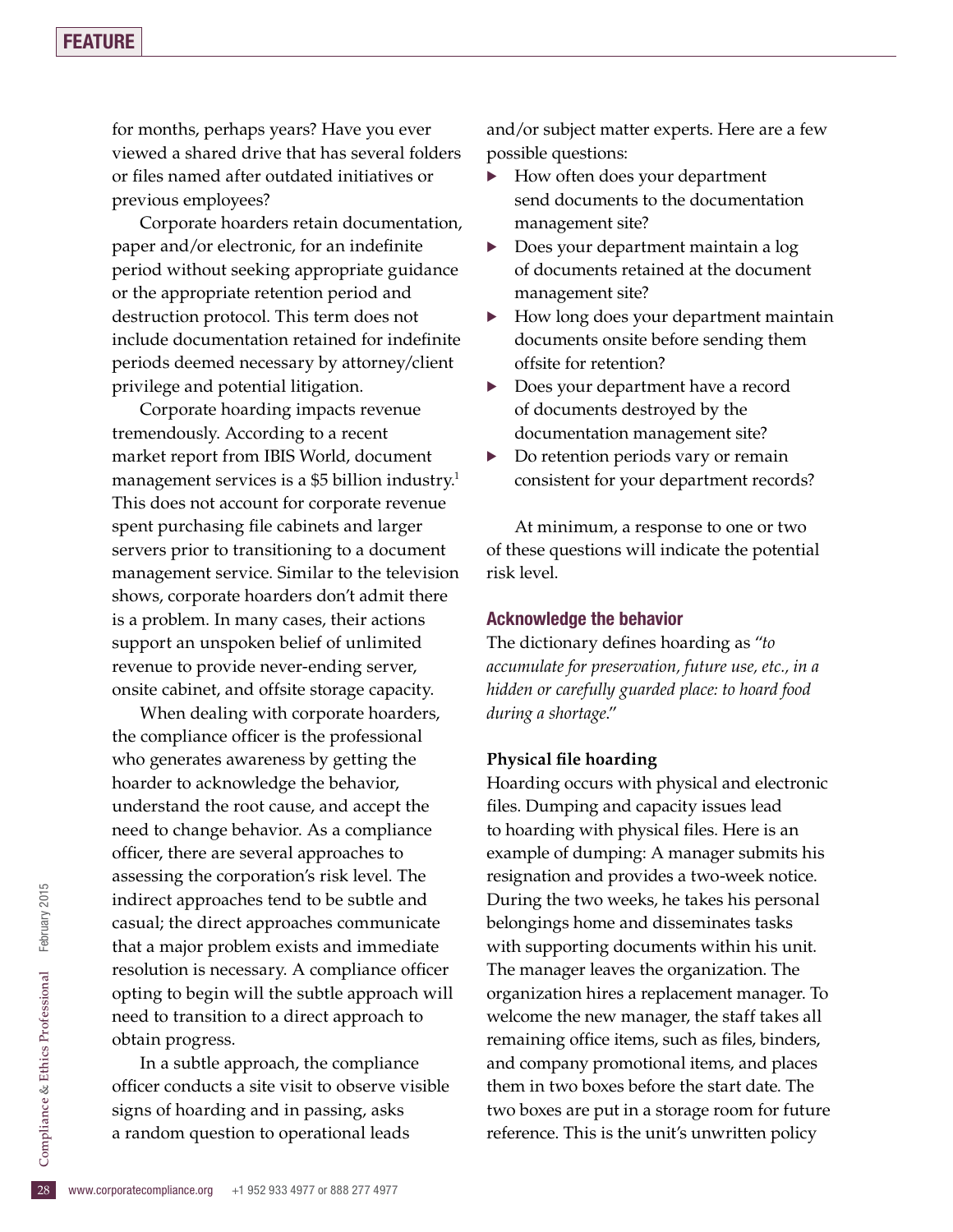for preparing office/cubicle space for new employees. A future investigation uncovers that the storage room contains more than 50 boxes for employees who left the organization.

Here is an example of capacity: A department has 20 file cabinets to manage organizational accounts. After purchasing three cabinets last year, all cabinets are at full capacity. The department considers scanning

documents older than 3 years. Using existing resources to scan will significantly impact daily operations. The department decides to use the organization's document management vendor. The staff places all documents older

There is an enormous challenge with disorganized hoarders. Disorganized hoarders may or may not be able to quickly locate information they maintain.

review them to see if the files are necessary. This becomes an unwritten policy. New employees are responsible for reviewing the previous employees' fles to determine what is and isn't necessary for them in the assumed role. A future investigation uncovers that the department purchased new servers with increased storage capacity three times in the past 5 years. The equipment and back-up

> support are valued at \$60k.

In both categories, employees decide to retain information so that it is available for future use. The intent appears harmless, but it jeopardizes the organization.

#### Understand the root cause

than 5 years in boxes and ships offsite to the vendor's warehouse. The staff attaches labels indicating a retention period of 25 years. A future investigation uncovers that the statutory retention period for the accounts is 4 years.

#### **Electronic fle hoarding**

An organization has multiple departments sharing a server. Within the departments, there are multiple users. Users share and create fles and folders within the designated section of the server. Some folders have names of initiatives and operations, others have employees' names. As these employees transition, the fles remain on the server. There is an assumption that replacement employees will review the documents and purge them as deemed necessary. Who will review these fles? Who is responsible for reviewing these fles? Employees decide to keep these "just in case" they need them in the future. The replacement employee can

Actually, the root cause of corporate hoarding is lack of accessible tools, education, and training. Employees are uncertain what documents to retain and uncertain of the duration. Additionally, employees do not know the appropriate process for document destruction.

potential of ineffective record retention and<br>destruction program.<br>+1 952 933 4977 or 888 277 4977 www.corporatecompliance.org 29 Document hoarders are either organized or disorganized. There is an enormous challenge with disorganized hoarders. Disorganized hoarders may or may not be able to quickly locate information they maintain. This creates a challenge for colleagues seeking information when the hoarder is unavailable. In fact, the organizational risk escalates when the information pertains to litigation. For example, Morgan Stanley received an initial \$1.5 billion judgment for failure to produce emails in a timely manner. Although later reversed, this example illustrates the risk destruction program.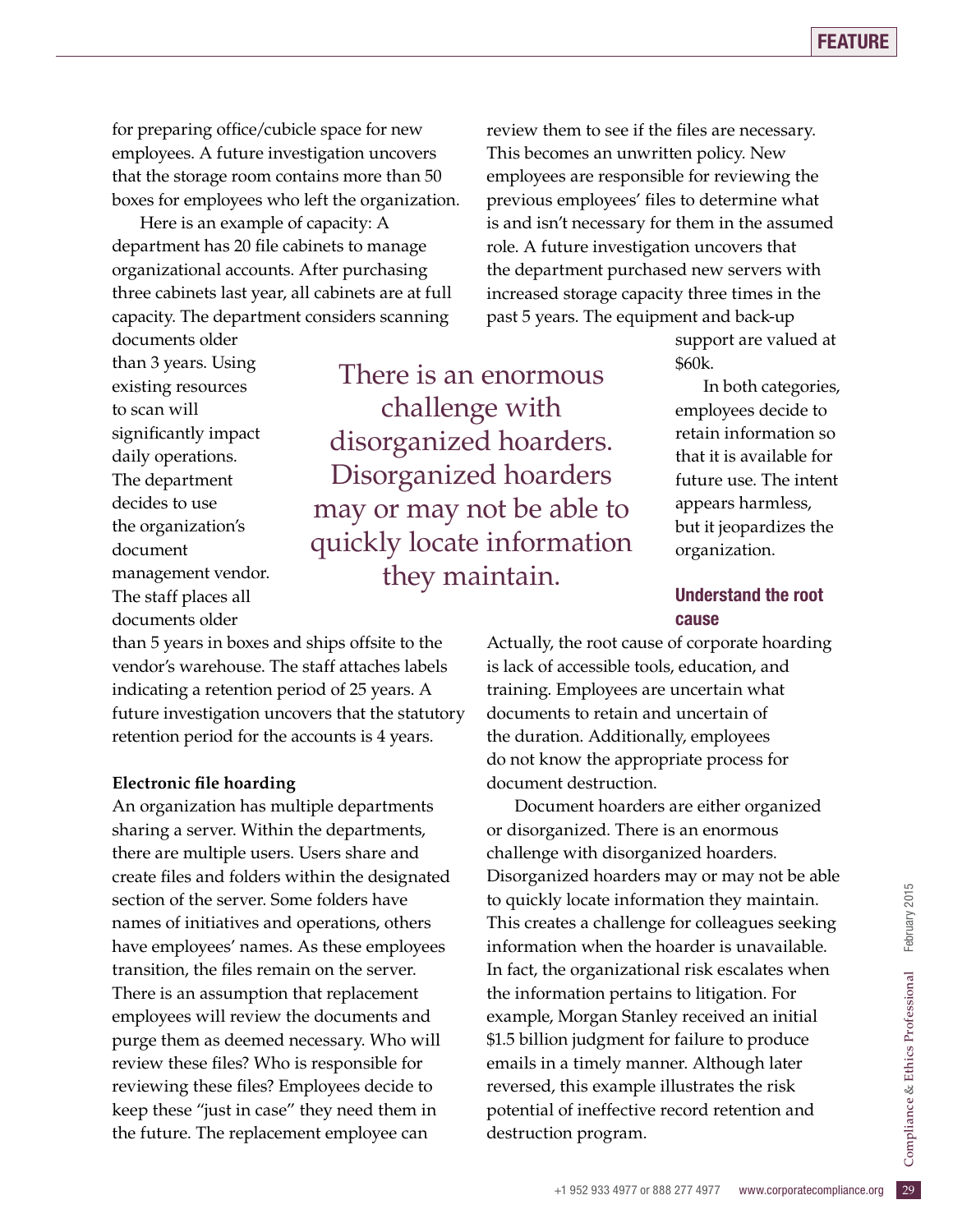In many cases, an organization will have a stand-alone record retention policy that is often very wordy. Employees become lost in the translation from the policy to the application. The outcome is that employees will resort to their initial behavior of retaining every record until they receive different instructions.

#### Accept the need to change behavior

Reckless retention practices pose regulatory and revenue risks for the organization. To

achieve acceptance and effectively implement a record retention program, the compliance officer must obtain unquestionable support and commitment from the board of directors.2

After conducting a risk assessment,

the compliance officer should include record retention as an agenda item at the next board of directors meeting. The presentation should include metrics that reflect the initial findings and potential solutions. The success of the program relies on the board of directors' commitment, so explain the risks from varying perspectives to obtain buy-in.

Achieving buy-in means the compliance officer is ready for the next levelmanagement, which is the link to ensuring front-line employees receive the message and comply. Failure to achieve commitment at this level leads to an ineffective program. The compliance officer must clearly communicate program expectations and disciplinary actions for non-compliance.

10 is not easy. It is not a task every employee<br>
volunteers to do. Additionally, it is not a<br>
<sup>30</sup> www.corporatecompliance.org +1 952 933 4977 or 888 277 4977 Implementing a record retention program volunteers to do. Additionally, it is not a

After conducting a risk assessment, the compliance officer should include record retention as an agenda item at the next board of directors meeting.

task that managers volunteer an employee to complete. The reward for an effective record retention program is not immediately tangible. Determining whether to use resources to generate new revenue or prevent future expenses is a tough decision for many. Competing priorities containing higher risk and revenue impact will likely exist. Depending on the size and complexity of an organization, implementing a record retention program can be extremely challenging.

#### Proposed tools

Employees need to have simple tools applicable to their daily operations.

#### **Record**

**retention policy** Foremost, organizations need to have a record retention policy.

When newly appointed compliance officers realize that their organization lacks a record retention policy, they need to develop one. If the organization has an existing policy, the compliance operations committee should conduct regular reviews to ensure relevance. Reviewing every two years, or as often as new regulations require, should be a goal. The policy should be from a broad perspective that addresses your business and industry, and you should be ready to hand over requested/ subpoenaed files to the government, regulatory entity, or auditor.

#### **Departmental guidelines**

The second tool is department-, segment-, or unit-specifc guidelines. If possible, the guidelines should be short and accessible to all departmental employees. The content must be direct, from an employee perspective, and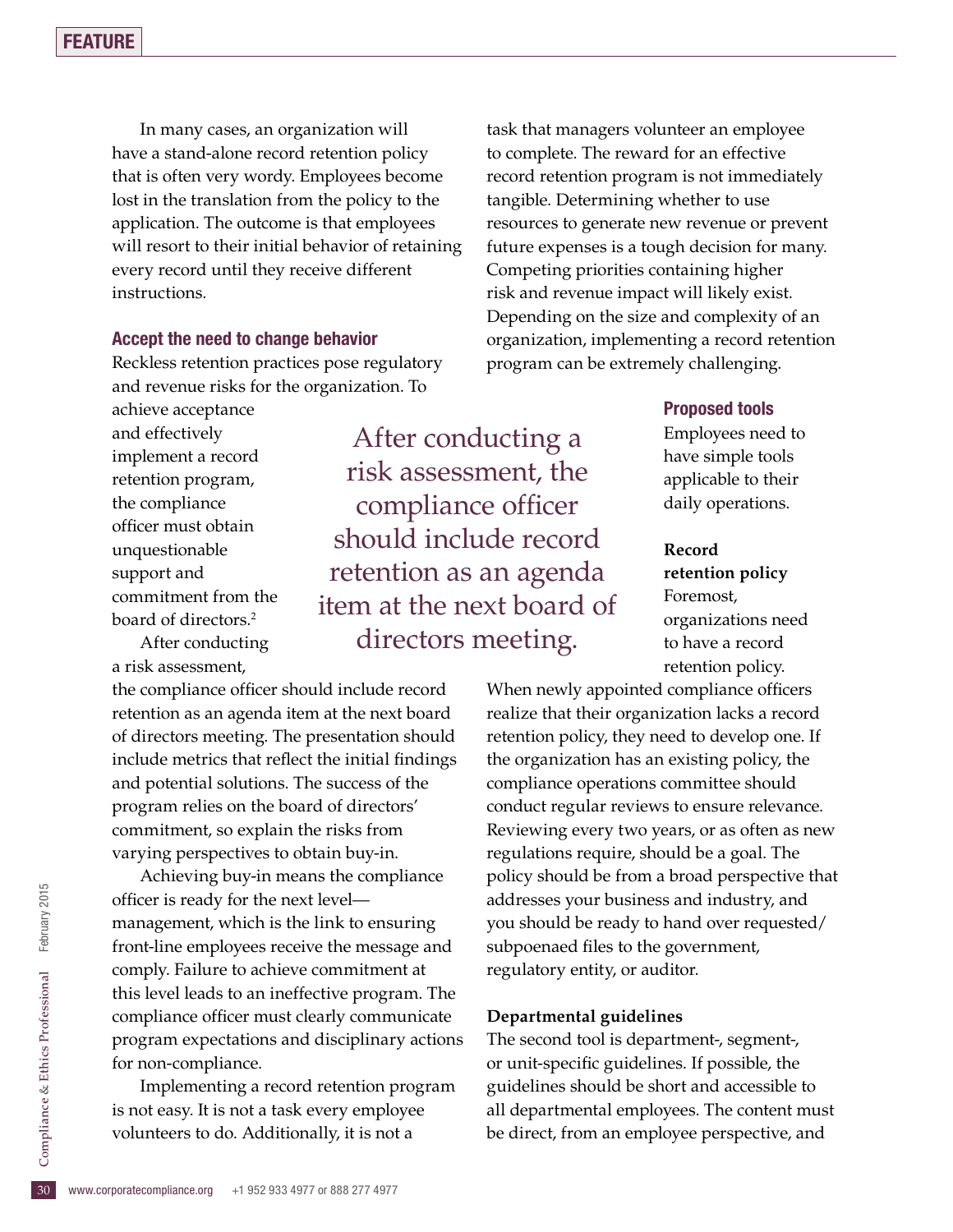relevant to their specific jobs. The document should have the following categories: document name, description of record, format (e.g., electronic, paper, audio/video, magnetic), record location, owner, retention period, and location details. Front-line employees need this tool; it is instrumental to an effective record retention program. For example, a "blank" document is kept onsite for 2 years, retained in a warehouse for 5 years, and destroyed afterwards. Another example is "blank" documents that are retained in two formats, electronic and paper. The electronic form is kept on the shared drive for 7 years and then

destroyed. The paper version is kept onsite for 2 years, offsite for 5 years, and then destroyed.

#### **Record retention log**

Then there is a monitoring tool. This is department specific, also. When a department sends records to a document management

In 2012, a man found boxes and bags of children's medical records in dumpsters.3 Although this case is two years old, there are a few investigations of medical records found in dumpsters in 2014.

service, they should record the information in a database or at least, a spreadsheet. The information must contain details regarding the records retained offsite for easy retrieval. For example, a department sends a box containing fles to a document management service for retention. The department will update their log to include the box tracking number, folder/file names, file type, dates, and retention period. To maintain integrity and data consistency, departments should assign one or two resources to be responsible for the log. All employees should know the regulatory guidelines associated with their department's documents.

#### **Document destruction guidelines**

Instructions for appropriate document disposal are the final tool necessary for an effective record retention program.

Why is implementing destruction guidelines important? In 2012, a man found boxes and bags of children's medical records in dumpsters.3 Although this case is two years old, there are a few investigations of medical records found in dumpsters in 2014. When retention periods end, employees require instructions to appropriately discard records.

Appropriately disposing documents should not be complicated. Simply said,

> disposal for document "A" requires disposal by completing action "A" after the retention period. When employees lack the ability to apply the policy to daily operations, activities similar to the mentioned incident occur. Document destruction

guidelines should address the process for disposing documents onsite and offsite. For onsite documents, organizations use recycling and shredding equipment and/or execute a business associate agreement with a vendor that offers external shredding services.

ng on the terms of the agreement,<br>
or may retrieve documents weekly,<br>
+1 952 933 4977 or 888 277 4977 www.corporatecompliance.org 31 Typically, the business associate leaves specially-designed bins that are secured by lock on the organization's premises. Some organizations designate a secure bin per department, but others provide a secure bin or two per floor. Distribution varies by organizational complexity, size, and resources. Depending on the terms of the agreement, the vendor may retrieve documents weekly,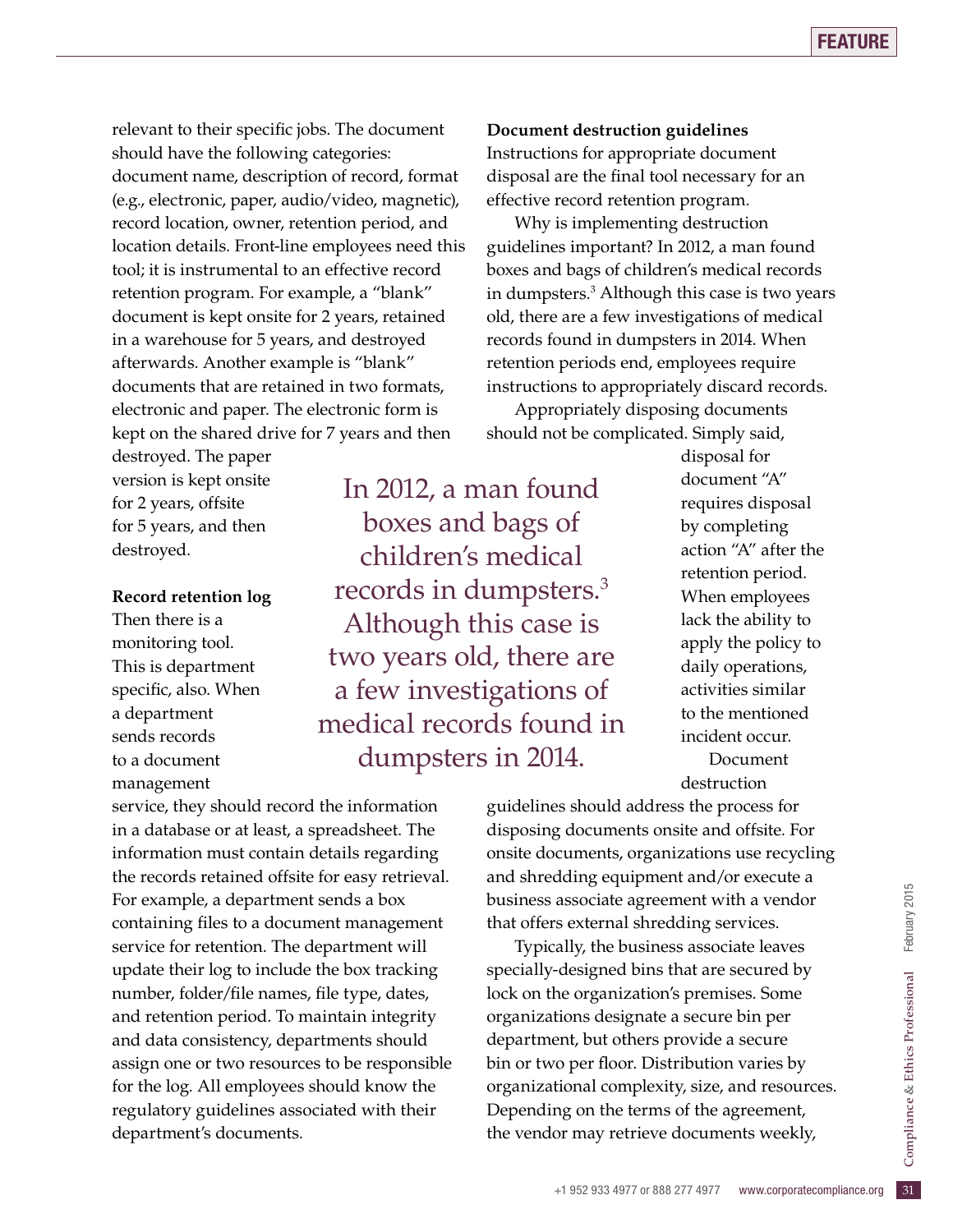bi-weekly, or monthly. Some vendors have mobile shredding equipment and are able to shred onsite. Other vendors have to transport the items to their facility for destruction.

For offsite documents, document management services usually dispose of them when the retention period ends. Some vendors send notices 30-45 days prior to the destruction date. Employees who maintain the record retention log should know this process and secure confrmation when disposal is complete. It is important to update the record retention log to indicate the documents' destruction date.

Document management services offer a variety of accommodations. It is important that the compliance officer, compliance operations committee, and departmental subject matter experts understand the arrangements. Employees should know the destruction process for their department.

Some organizations have destruction guidelines incorporated into their record retention policies. Other organizations have destruction guidelines as stand-alone policies. In some cases, there are stand-alone policies and references in the record retention policy. The compliance officer must determine what is appropriate for their organization.

#### Prevent regressing to hoarding

Hoarders present an enormous challenge. Many are reluctant to change; others embrace change, but revert to hoarding behavior. To prevent regression, there must be continuous engagement throughout the organization.

The compliance officer must include the record retention program as a standard agenda item. This is appropriate for both the board of directors and the compliance operations committee meetings, and leads should report the following information:

- · Amount of records onsite
- Amount of records offsite
- Amount of records in transition from onsite to offsite facility
- Amount of records scheduled for onsite destruction
- Amount of records scheduled for offsite destruction

Additionally, they may report risks and/or challenges encountered while compiling the information, if applicable.

To promote messaging consistency, the compliance officer should update the new employee orientation and annual compliance training to include the record retention and destruction programs. The training sessions should include scenarios and links or attachments that employees can reference and immediately incorporate into their practices.

Although the compliance operations committee will discuss monitoring activities regularly, the compliance officer should incorporate auditing the retention program into the organization's annual compliance work plan. For example, Compliance may conduct random audits, focusing on different departments every 3-6 months, to ensure proper retention and timely disposal. These audits should include review of the record retention schedule and log. Findings can be a topic in the compliance operations committee meeting.

Encourage employees to report retention and/or disposal practices that are inconsistent with policy. Distribute the Compliance Hotline information while mentioning the organization's non-retaliation policy. Reassure employees that the Compliance Office responds to all reports and is committed to conducting investigations.

#### **Summary**

An effective record retention and destruction program engages all levels of the organization. Similar to the television shows, hoarding is not